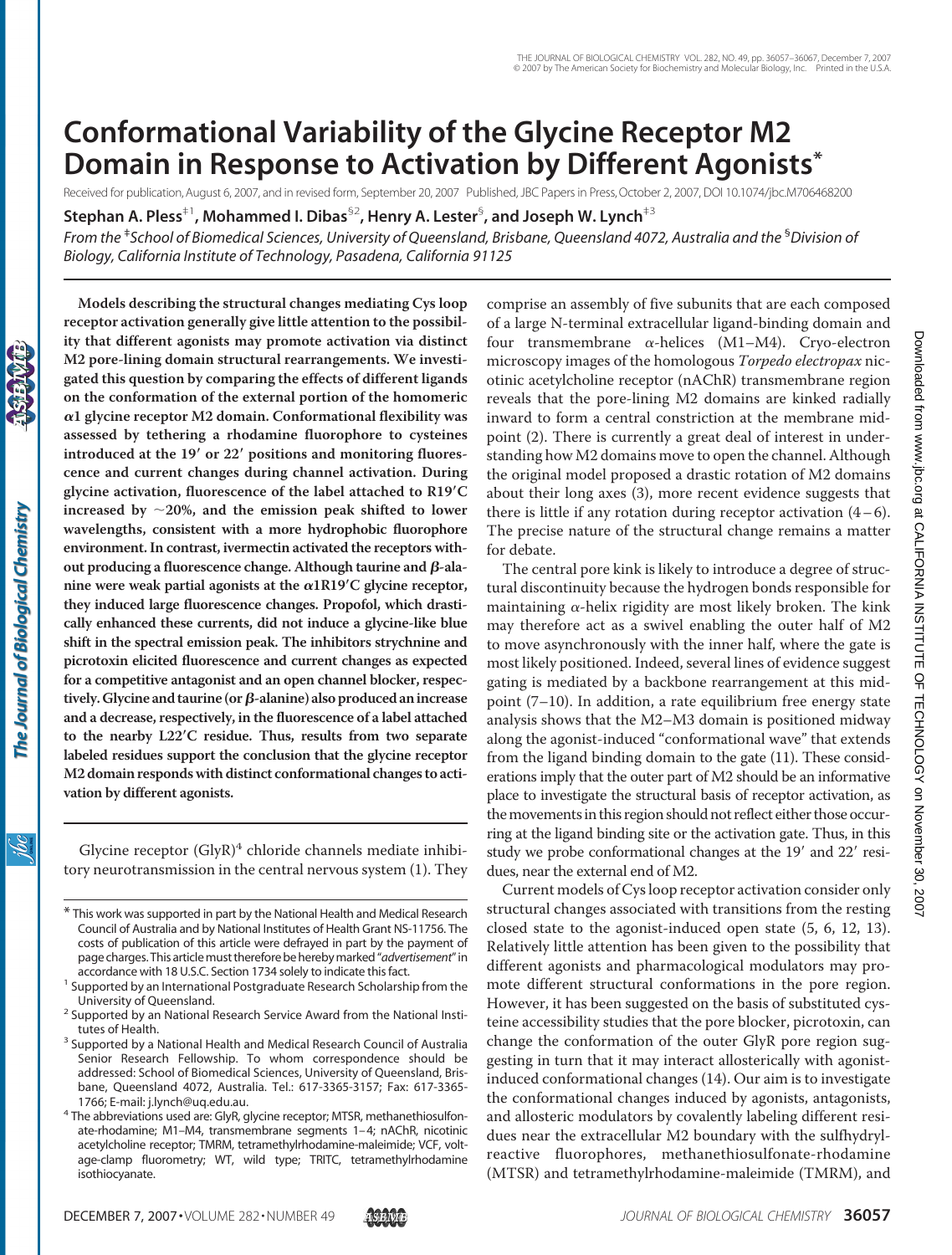

FIGURE 1. **Effects of MTSR labeling on**  $\alpha$ **1WT and**  $\alpha$ **1R19<sup>'</sup>C GlyRs. A, glycine-evoked currents recorded from** oocytes injected with α1WT (*upper panel*) and α1R19'C (lower panel) after labeling with MTSR. *B*, glycineevoked currents recorded from oocytes injected with α1WT (*upper panel*) or α1R19'C (*lower panel*) before (*left* panel) and after (right panel) labeling with MTSR. C, glycine dose-response relations for  $\alpha$ 1WT and  $\alpha$ 1R19'C before and after labeling with MTSR. *Black horizontal bars* indicate duration of glycine application. All concentrations are in mM.*D,*ribbon model of three pore-facing nAChR M2 helices and their M2–M3 linkers in *black* and *gray* (based on Protein Data Bank code 2BG9). A space filling model of the 9- leucine is shown in *dark blue.* A space filling model of MTSR molecule is tethered to the 19' position (approximate orientation based on H. A. Lester and M. I. Dibas, manuscript in preparation). Color code is as follows: *white,* hydrogen; *light blue,* carbon; *red,* oxygen; *dark blue,* nitrogen; and *yellow,* sulfur.

simultaneously measuring current changes and fluorescence changes (15, 16). This approach has been employed so far in only a few studies on Cys loop receptors (15, 17, 18). A particular advantage of the GlyR is that it displays little or no desensitization thereby facilitating the quantitation of ligand-induced fluorescence spectral shifts.

#### **EXPERIMENTAL PROCEDURES**

Chemicals-Glycine, CaCl<sub>2</sub>, MgCl<sub>2</sub>, KCl, NaCl, and glycerol were all purchased from Ajax Finechem (Seven Hills, New South Wales, Australia). HEPES was purchased from Amresco (Solon, OH). Sulforhodamine methanethiosulfonate (MTSR, Toronto Research Chemicals, North York, Ontario, Canada) and tetramethylrhodamine-5-maleimide (TMRM, Invitrogen) were dissolved in dimethyl sulfoxide (Me<sub>2</sub>SO) and stored at 20 °C. Picrotoxin (Sigma), ginkgolide C (Tauto Biotech Co., Shanghai, China), and ivermectin (Sigma) were dissolved in Me<sub>2</sub>SO and stored at  $-20$  °C. Propofol (2,6-diisopropylphenol) was purchased from Sigma and stored at 4 °C. Strychnine (Sigma) was dissolved in water and stored at  $-20$  °C. Taurine

(Sigma) and  $\beta$ -alanine (Sigma) were also dissolved in water and stored at 4 °C.

*Molecular Biology*—The human GlyR  $\alpha$ 1 subunit cDNA was subcloned into the pGEMHE vector. All constructs used in this study contained the functionally silent C41A mutation, which eliminated the sole uncross-linked extracellular sulfhydryl group (19). Site-directed mutagenesis to generate the R19'C, S21'C, and L22'C mutants was performed with the QuickChange mutagenesis kit (Stratagene, La Jolla, CA). Successful incorporation of the mutations was confirmed through automated sequencing of the entire cDNA coding region. The mMessage mMachine kit (Ambion, Austin, TX) was used to generate capped mRNA for oocyte injection. mRNA concentrations were adjusted to 200 pg/nl and aliquots stored at  $-70$  °C.

*Oocyte Preparation, Injection, and Labeling*—Female *Xenopus laevis* (*Xenopus* Express, France) frogs were anesthetized, and stage VI oocytes were removed from ovaries and washed thoroughly in OR-2 (2.5 m<sub>M</sub> NaCl, 2 m<sub>M</sub> KCl, 1 m<sub>M</sub> MgCl<sub>2</sub>, 5 mM HEPES, pH 7.4). The oocytes were incubated in collagenase (Sigma) in OR-2 for 2 h at room temperature, rinsed, and stored at 18 °C.

All oocytes were injected with 10

ng of mRNA into the cytosol. To achieve the high levels of expression required for the detection of the fluorescent signal over the background (because of oocyte autofluorescence and nonspecific binding of the dye), the oocytes were incubated for 3–10 days after injection at 18 °C. The incubation solution contained 96 mm NaCl, 2 mm KCl, 1 mm  $MgCl<sub>2</sub>$ , 1.8 mm CaCl<sub>2</sub>, 5 m<sub>M</sub> HEPES, 0.6 m<sub>M</sub> theophylline, 2.5 m<sub>M</sub> pyruvic acid, 50  $\mu$ g/ml gentamycin (Cambrex Corp., East Rutherford, NJ), 5% horse serum (Hyclone, Logan, UT), pH 7.4.

To maximize surface expression of receptors prior to labeling, oocytes were incubated at room temperature for 2 h. The oocytes were then transferred into ND96 (96 mm NaCl, 2 mm KCl, 1 mm  $MgCl<sub>2</sub>$ , 1.8 mm CaCl $<sub>2</sub>$ , 5 mm HEPES, pH 7.4) and</sub> stored on ice. For labeling, oocytes were transferred into the labeling solution containing 10  $\mu$ MM MTSR in ND96 for 25 s or 10  $\mu$ M TMRM in ND96 for 60 min. The oocytes were then washed and stored in ND96 for up to 6 h before recording. All labeling steps were performed on ice.

*Voltage Clamp Fluorometry (VCF)*—For VCF experiments, an inverted Nikon Eclipse TE300 microscope (Nikon Instru-

ibc

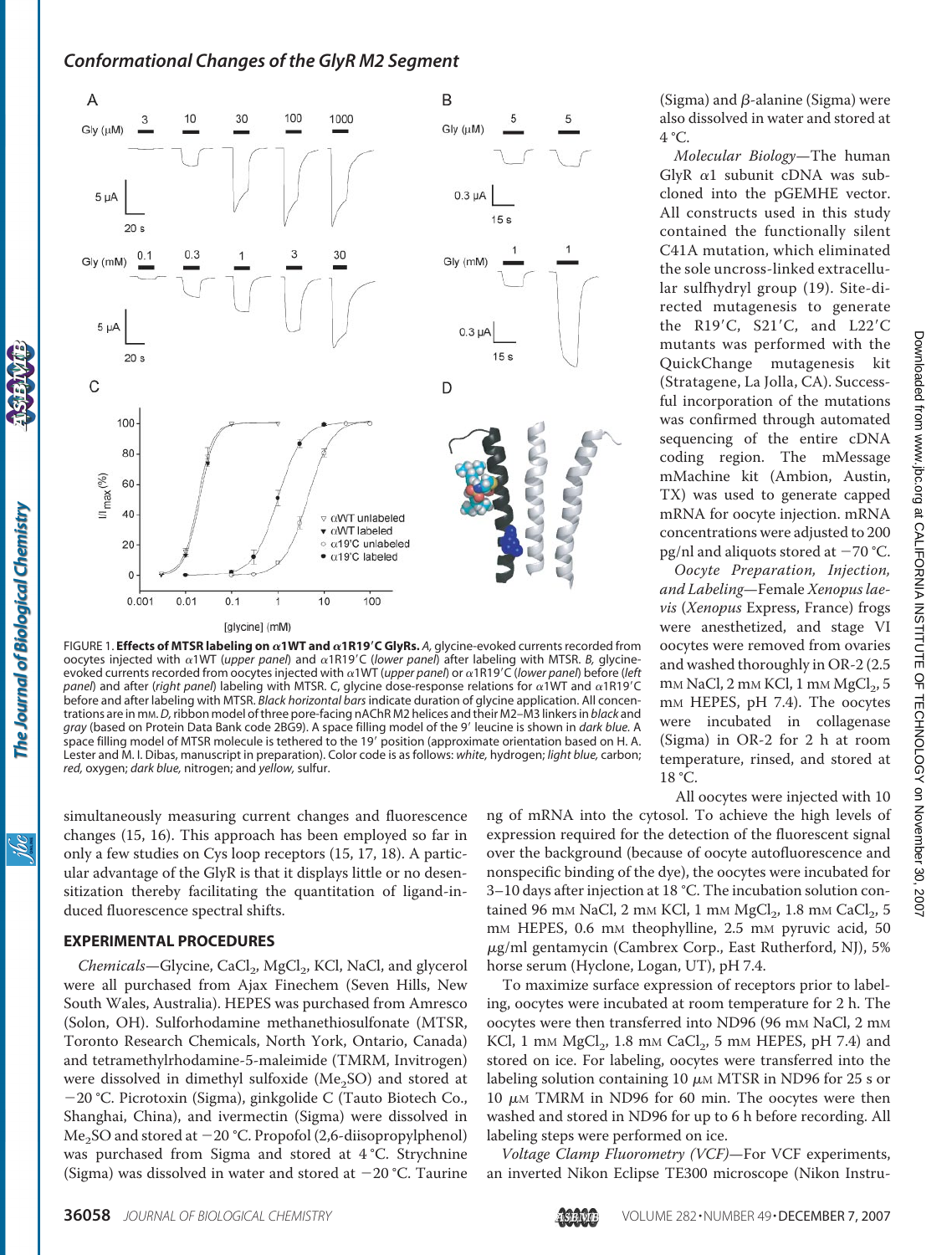#### TABLE 1

#### **Summary of results for glycine-evoked current and fluorescence recordings**

Displayed are the values for half-maximal activation (EC<sub>50</sub>), Hill coefficient ( $n_{\text{H}}$ ), number of experiments (*n*), and maximal current and fluorescence responses ( $I_{\text{max}}$  and  $\Delta F_{\text{max}}$ , respectively). NA indicates not applicable. All results for fluorescence are shown in boldface.

| Construct                 | $EC_{50}$          | $n_{\rm H}$   | n | max            | $\Delta F$<br>max | n  |
|---------------------------|--------------------|---------------|---|----------------|-------------------|----|
|                           | $\mu$ <sub>M</sub> |               |   | μA             | %                 |    |
| $\alpha$ WT unlabeled     | $21.5 \pm 0.1$     | $2.9 \pm 0.1$ |   | $10.0 \pm 0.6$ | <b>NA</b>         |    |
| $\alpha$ WT labeled       | $19.1 \pm 0.1$     | $3.0 \pm 0.1$ |   | $8.7 \pm 0.6$  | <b>NA</b>         |    |
| $\alpha$ S21'C unlabeled  | $21.1 \pm 0.1$     | $1.9 \pm 0.1$ |   | $6.8 \pm 0.3$  | <b>NA</b>         |    |
| $\alpha$ S21'C labeled    | $24.3 \pm 0.6$     | $1.9 \pm 0.1$ |   | $6.2 \pm 0.4$  | <b>NA</b>         |    |
| $\alpha$ S22'C unlabeled  | $781.0 \pm 7.2$    | $1.2 \pm 0.1$ |   | $7.3 \pm 0.8$  | NA                |    |
| $\alpha$ S22'C labeled    | $215.7 \pm 0.2$    | $1.9 \pm 0.1$ |   | $7.7 \pm 0.4$  | <b>NA</b>         |    |
| $\alpha$ R19'C unlabeled  | $4450 \pm 190$     | $1.7 \pm 0.1$ |   | $9.3 \pm 1.6$  | <b>NA</b>         |    |
| $\alpha$ R19'C labeled    | $994 \pm 14$       | $1.7 \pm 0.1$ |   | $8.3 \pm 0.6$  | <b>NA</b>         | 19 |
| $\alpha$ R19'C $\Delta F$ | $1074 \pm 46$      | $1.5 \pm 0.1$ |   | NA             | $21.4 \pm 1.9$    | 19 |



FIGURE 2. **Close coupling of current and fluorescence changes and spectral analysis of MTSR-labeled 1R19C oocytes.** *A,* glycine-evoked current (*upper panel*) and fluorescence (*lower panel*) recordings from MTSR-labeled α1R19'C oocytes. *B,* glycine dose-response relation for current and fluorescence in MTSR-labeled  $\alpha$ 1R19'C oocytes. C, spectral emission from MTSR-labeled  $\alpha$ 1R19'C oocytes before, after, and during the application of 1 and 30 mm glycine (average of five cells each). *D*, difference emission spectra from MTSRlabeled  $\alpha$ 1WT and  $\alpha$ 1R19'C oocytes recorded during application of glycine. Spectra recorded in the absence of glycine were subtracted from spectra recorded in the presence of glycine (average of five cells). *Red* and *blue* traces were recorded in the presence of 20 and 1 mm glycine concentrations, respectively. The *black trace* shows the difference emission spectrum obtained from a WT-injected oocyte after application of a saturating glycine concentration. *Red* and *blue traces* are shown normalized in the *inset*, along with the spectrum recorded in the absence of glycine (gray trace, normalized to the trace obtained with 1 mm glycine).

and was coupled to the microscope via a liquid light guide (Sutter Instruments, Novato, CA). The design of the custom-made recording chamber is described in Ref. 15. An automated perfusion system operated by a Valvebank 8 module (AutoMate Scientific, San Francisco, CA) was used for perfusion of the recording chamber.

Electrodes for two-electrode voltage clamp recordings were filled with 3 M CsCl and moved by automated ROE-200 micromanipulators coupled to an MPC-200 controller (Sutter Instruments, Novarto, CA). Cells were voltageclamped at a holding potential of 40 mV in all experiments, and currents were recorded using a Gene Clamp 500B amplifier (Molecular Devices). Current and fluorescence traces were acquired at 200 Hz via a Digidata 1322A interface and Clampex 9.2 software (Molecular Devices). The fluorescence signal was further digitally filtered at 1–2 Hz with an eight-pole Bessel filter for analysis and display. The base line was corrected for bleaching where appropriate. All values for changes in fluorescence indicate an increase in fluorescence, unless stated otherwise. The empirical Hill equation, fitted with a nonlinear least squares algorithm

ments, Kawasaki, Japan) was equipped with a high-Q TRITC filter set (Chroma Technology, Rockingham, VT), a Plan Fluor 40 objective lens (N.A. 0.6, WD 3.7–2.7 mm) (Nikon Instruments, Kawasaki, Japan), and a PhotoMax 200 photodiode detection system (Dagan Corp., Minneapolis, MN) attached to the side port of the microscope. An excitation filter wheel including a shutter and an emission filter wheel were controlled through a Lambda 10-2 unit (Sutter Instruments, Novato, CA). A Lambda LS 175-watt xenon arc lamp served as a light source (SigmaPlot 9.0, Systat Software, Point Richmond, CA), was used to obtain half-maximal concentrations ( $EC_{50}$  or  $IC_{50}$ ) and Hill coefficient  $(n_H)$  values for ligand-induced activation and inhibition. All results are expressed as means  $\pm$  S.E. of the mean of five or more independent experiments.

*Spectral Analysis*—For spectral analysis a MicroSpec 2150i (Acton Research Corp., Acton, MA) coupled to an ORCA-ER CCD camera (Hamamatsu, Hamamatsu City, Japan) replaced the photodiode detection system on the side port of the micro-

ibc

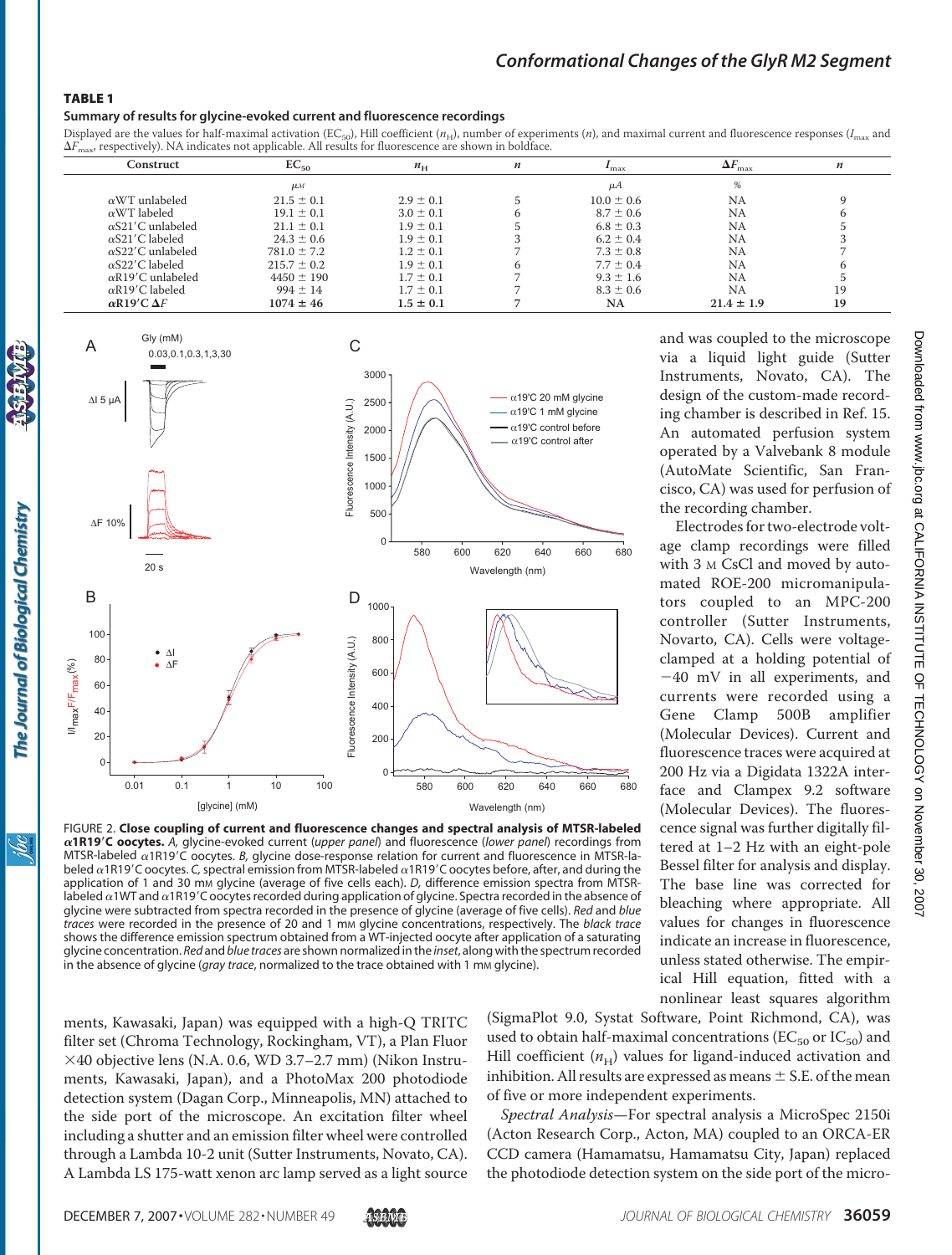

FIGURE 3. **Effects of ivermectin, taurine, and**  $\beta$ **-alanine on current and fluorescence from MTSR-labeled**  $\alpha$ 1R19'C oocytes. A, current (*upper panel*) and fluorescence (lower panel) traces of MTSR-labeled  $\alpha$ 1R19'C oocyte during glycine (*gly*) and ivermectin (*ivm*) application. The fluorescence recording was interrupted to minimize photobleaching. *B,* current (*upper panel*) and fluorescence (*lower panel*) traces of MTSR-labeled  $\alpha$ 1R19'C oocyte during glycine, ivermectin, and simultaneous ivermectin and strychnine (str) application. *C* and *D*, current (*upper panel*) and fluorescence (lower panel) traces of MTSR-labeled  $\alpha$ 1R19'C oocytes during consecutive saturating glycine (gly) and taurine (tau) (A) or glycine and  $\beta$ -alanine ( $\beta$ -ala) (D) applications. *Horizontal bars* indicate duration of applications. *E,* current and fluorescence dose-response relations for glycine, taurine, and  $\beta$ -alanine in MTSR-labeled  $\alpha$ 1R19'C oocytes. *F*, difference emission spectra from MTSRlabeled α1R19'C oocytes recorded during application of saturating [glycine] and [taurine]. *Red* and *black traces* are shown normalized in the *inset*, along with the spectrum recorded in the absence of glycine (*gray trace*, normalized to the trace obtained with 1 mm glycine).  $G$ , difference emission spectra from MTSR-labeled  $\alpha$ 1R19'C oocytes recorded during application of saturating [glycine] and [β-alanine]. *Red* and black traces are shown normalized in the *inset*, along with the spectrum recorded in the absence of glycine (*gray trace*, normalized to the trace obtained with 1 mM glycine). Difference emission spectra were calculated as described in Fig. 2*D*.

scope. The spectrometer was operated using SpectraPro monochromator software (Acton Research Corp., Acton, MA). For excitation, a HQ535/ $\times$ 50 filter was used in combination with a Q565LP dichroic mirror (Chroma Technology, Rockingham, VT); no emission filter was used. Prior to the experiment, the spectrometer was calibrated using the 434, 546, and 577 nm lines of a mercury lamp spectrum.

To analyze spectra, the image of the region of interest to be monitored was aligned with the slit of the spectrometer. Fluo1*B* (*upper panel*), our standard MTSR labeling protocol produced no significant change (+11.7  $\pm$  8.1%, *n* = 8) in the magnitude of currents activated by  $EC_{10}$  (5  $\mu$ M) glycine in  $\alpha$ 1WT GlyRs (Fig. 1*B, upper panel*). However, EC<sub>10</sub> (1 mm) glycine currents were strongly potentiated in  $\alpha$ 1R19'C GlyRs following MTSR labeling with a mean current increase of  $471 \pm 68\%$  ( $n =$ 6) (*e.g.* Fig. 1*B*, *lower panel*). As shown in Fig. 1*C*, this was caused by a leftward shift in the  $\alpha$ 1R19'C GlyR glycine EC<sub>50</sub> value,

rescence from the region of interest was reflected onto the grating (300 g/mm; 500 nm blaze), and the extracted spectrum was imaged on the ORCA-ER CCD (chip size  $1344 \times 1024$  pixels) using Meta-Morph 6.2 (Universal Imaging Corp., Downington, PA). The *x* axis of the resulting "spectral image" represents the wavelength dimension, whereas the *y* axis represents the one-dimensional spatial dimension of the slit. The wavelength coverage for this combination of grating and camera was 170 nm. Adjacent averaging (15 points) was used to smooth recorded spectra (ORIGIN 6.0, Microcal Software Inc., Northampton, MA).

#### **RESULTS**

*Specific MTSR Labeling of the 1R19*-*C GlyR*—Fig. 1*A* shows examples of glycine-evoked currents recorded from oocytes injected with  $\alpha$ 1WT RNA (upper panel) or mutant a1R19'C RNA (*lower panel*). The averaged glycine dose-response curves are shown in Fig. 1*C*. In this and all subsequent figures displaying dose-response curves, the continuous lines represent fits of the Hill equation to the averaged points. Table 1 shows the mean  $EC_{50}$  and  $n_H$  values, determined by averaging the parameters determined from curve fits to individual dose responses. Table 1 also shows the mean  $I_{\text{max}}$  values. As reported previously (20), the  $\alpha$ 1R19'C mutation results in a dramatically decreased glycine sensitivity. The mean  $I_{\text{max}}$  was not significantly different in  $\alpha$ 1R19'C relative to  $\alpha$ 1WT receptors (9.3  $\pm$  1.6  $\mu$ A,  $n = 5$ , *versus*  $10.0 \pm 0.6 \mu A$ ,  $n = 9$ ). The effect of MTSR labeling on glycine-evoked currents was also studied. As shown in the example in Fig.

The Journal of Biological Chemistry

<u>івс</u>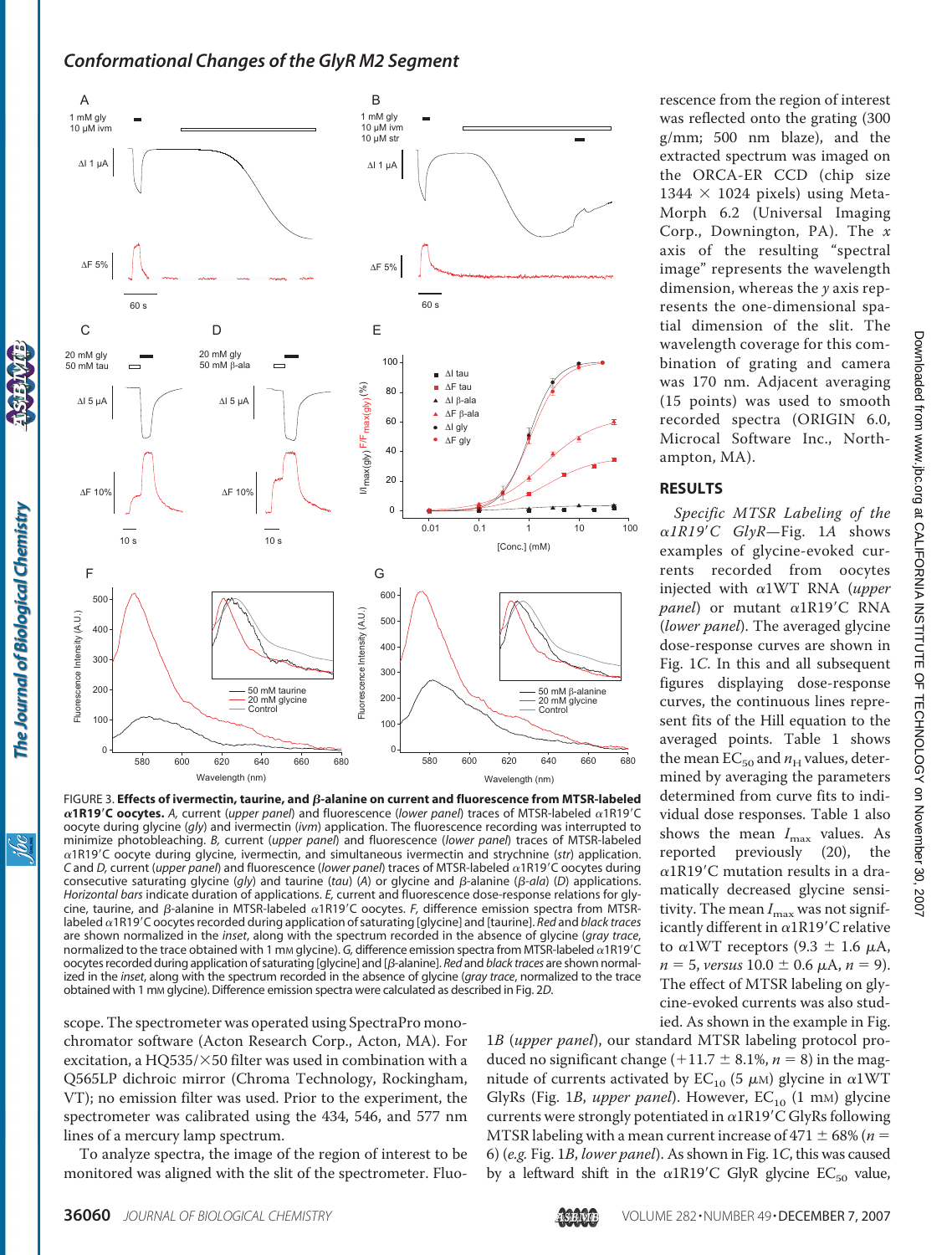

FIGURE 4. The TMRM-labeled  $\alpha$ 1L22<sup>'</sup>C mutant GlyR differentiates between activation by glycine and **taurine or β-alanine.** A, examples of simultaneously recorded glycine-evoked current (*upper panel*) and fluorescence changes (lower panel) from MTSR-labeled α1L22'C GlyRs (left), from TMRM-labeled α1L22'C GlyRs (center), and from MTSR-labeled  $\alpha$ 1R19'C GlyRs (right). *Horizontal bars* indicate duration of applications. Different fluorophores give different responses when attached to the same residue. *B,* glycine dose-response relations for currents in unlabeled and TMRM-labeled  $\alpha$ 1L22'C-expressing oocytes. TMRM labeling causes a significant leftward shift in glycine sensitivity. *C* and *D,* simultaneously recorded current (*upper panel*) and fluorescence (*lower panel*) recordings from TMRM-labeled  $\alpha$ 1L22'C oocytes following the application of 10 mm taurine and 3 mm glycine (C) or 10 mm  $\beta$ -alanine and 3 mm glycine (D). Dashed lines indicate periods of interrupted illumination to prevent photobleaching between applications.

although the  $n_H$  remained unchanged (Table 1). As expected, the mean glycine  $EC_{50}$  of the  $\alpha$ 1WT GlyR was not significantly changed by the MTSR labeling procedure (Fig. 1*C* and Table 1). Fig. 1*D* shows a model of three nAChR M2 helices (based on Protein Data Bank code 2BG9), one of which shows the approximate relative locations of the labeled rhodamine<sup>5</sup> and the 9' leucine residue thought to be part of the channel gate.

The Journal of Biological Chemistry

ŇС

Glycine-evoked Changes in Fluorescence Intensity at R19'C-MTSR treatment of oocytes injected with  $\alpha$ 1R19'C mRNA resulted in an  $\sim$  3.5-fold increase in resting fluorescence compared with that observed in identically treated uninjected oocytes or oocytes injected with  $\alpha$ 1WT mRNA (data not shown). VCF experiments showed that glycine application produced changes in fluorescence intensity  $(\Delta F)$  in  $\alpha 1R19'C$ -injected oocytes that were coincident in time with the activated chloride current  $(\Delta I)$  (Fig. 2*A*), with relative changes in fluorescence  $(\Delta F/F)$  regularly reaching 20% at saturating glycine concentrations. In contrast, no significant  $\Delta F$  was ever observed with uninjected or  $\alpha$ 1WT-injected oocytes. When normalized, the  $\Delta I$  and  $\Delta F$  glycine dose responses were virtually superimposed (Fig. 2*B* and Table 1), strongly suggesting a tight coupling between conformational

changes at the 19' residue and at the channel gate during glycine-induced activation.

Spectral analysis of the fluorescence signal from MTSR-labeled  $\alpha$ 1R19'C GlyRs revealed that the fluorescence increase was accompanied by an  $\sim$  10 nm blue shift ( $n = 6$ ) in the MTSR emission peak during full receptor activation (Fig. 2,*C*and *D*). The magnitude of this shift was concentration-dependent, with  $EC_{50}$  (1 mm) glycine producing roughly half of the shift produced by a saturating (20 m<sub>M</sub>) glycine concentration (Fig. 2, *C* and *D*). The blue shift in the MTSR emission peak is characteristic of an increase in hydrophobicity in the fluorophore environment, most likely reflecting a movement of the fluorophore to a more hydrophobic environment in the open state (15). As expected, MTSR-incubated oocytes expressing  $\alpha$ 1WT GlyRs did not show  $\Delta F$  or spectral shifts (Fig. 2*D*).

*Effects of Other Agonists on R19*-*C Fluorescence Changes*—The antihelminthic compound, ivermectin, binds to an as yet unidentified binding site and activates the GlyR in an irreversible manner (21). To confirm the previous conclusion that it activates the GlyR via a different

mechanism from glycine (21), we sought to compare the relationship between  $\Delta I$  and  $\Delta F$  produced by ivermectin with that produced by glycine. In MTSR-labeled  $\alpha$ 1R19'C GlyRs, 10  $\mu$ M ivermectin evoked slowly developing currents that were roughly double the size of those produced by 1 mm glycine  $(203 \pm 30\%, n = 10)$ . Despite this large current, no significant increase in the fluorescence intensity was ever observed (*e.g.* Fig. 3*A*). Indeed, the mean fluorescence change in eight oocytes showing robust glycine currents, the  $\Delta F$  response was only  $0.5 \pm 0.1$ %. As observed previously (21), the currents evoked by  $10 \mu$ M ivermectin were only weakly sensitive to strychnine, with 10  $\mu$ M strychnine reducing current magnitude by 18.9  $\pm$  0.7%  $(n = 4, Fig. 3B)$ . No ivermectin-gated currents were observed in uninjected oocytes ( $n = 3$ ). Taken together, these results confirm that ivermectin activates GlyRs by a mechanism different from glycine.

Taurine and  $\beta$ -alanine are low efficacy agonists of  $\alpha$ 1WT GlyRs, with taurine having a lower efficacy than  $\beta$ -alanine (22). Both compounds are converted into antagonists by a variety of R19' mutations, including R19'C (20, 23, 24). These actions suggest that taurine and  $\beta$ -alanine bind to the  $\alpha$ 1R19'C GlyR without activating the receptor and thereby they act as classical <sup>5</sup> H. A. Lester and M. I. Dibas, manuscript in preparation. The state of competitive antagonists of glycine binding. If this hypothesis is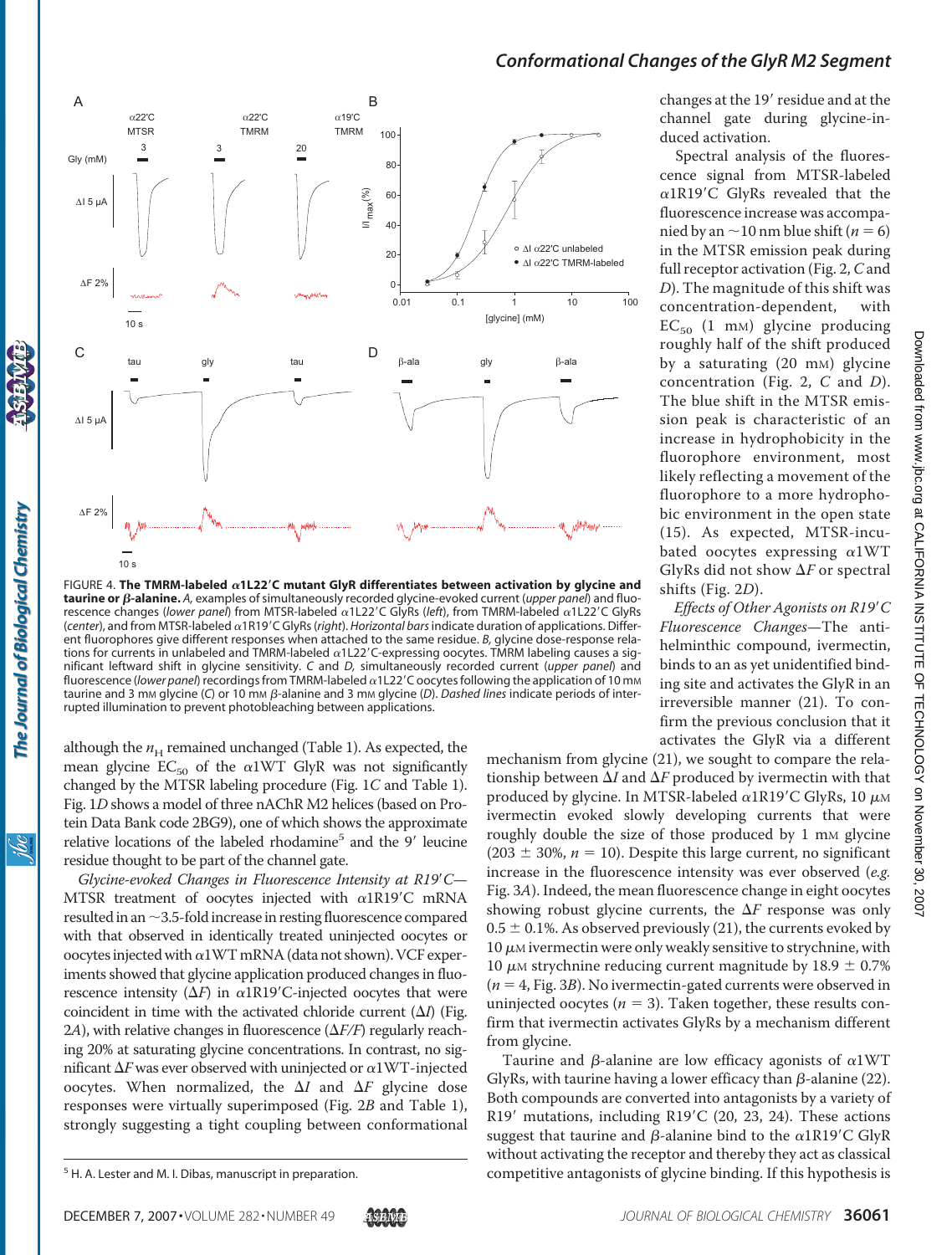correct, their binding should not produce significant  $\Delta F$ . We sought to investigate whether these ligands produced a significant  $\Delta F$  change upon receptor binding and, if so, whether this was spectrally similar to that produced by glycine. As expected, a 50 mM concentration of taurine did not produce a significant *I*, although small, nA-sized currents were regularly recorded.

Nevertheless, 50 mm taurine produced large changes in  $\Delta F$ , with a mean value near 35% that evoked by a saturating glycine concentration (Fig. 3*C*). Both  $\Delta I$  and  $\Delta F$  stimulated by taurine were completely blocked by 10  $\mu$ M strychnine (data not shown). Similar results were obtained with  $\beta$ -alanine. A 50 mm concentration of  $\beta$ -alanine evoked only a very small current ( $\sim$ 4% that produced by saturating glycine in the same oocyte), but it evoked a large  $\Delta F$  that was roughly 60% that produced by a saturating glycine concentration (Fig. 3*D*). Again, both  $\Delta I$  and  $\Delta F$  stimulated by  $\beta$ -alanine were potently blocked by 10  $\mu$ M strychnine (data not shown).

The taurine-activated current was too small to be fitted with confidence to the Hill equation  $(n =$ 8). However, Hill equation fits to taurine  $\Delta F$  dose responses (Fig. 3E) from the same eight oocytes yielded a mean  $EC_{50}$  of 2.4  $\pm$  0.4 m<sub>M</sub> and  $n_H$  of 0.9  $\pm$  0.1. Applications of increasing  $\beta$ -alanine concentrations revealed a close relationship between  $\Delta F$  and  $\Delta I$  with no significant differences in their  $EC_{50}$  and  $n_H$  values (Fig. 3*E*). The  $\Delta F$  dose response was fitted with a mean  $EC_{50}$  of 2.02  $\pm$  0.34 mM and an  $n_H$  of 0.8  $\pm$  0.1, whereas the  $\Delta I$ dose response was fitted with an EC<sub>50</sub> of 2.61  $\pm$  0.93 mm and an  $n_{\rm H}$ of 1.1  $\pm$  0.4 (*n* = 6 for each). To facilitate comparison with glycinemediated responses, Fig. 3*E* also shows the  $\Delta I$  and  $\Delta F$  dose response relationships for glycine activation. The fluorescence and current maxima for taurine and  $\beta$ -alanine were both normalized to those produced by glycine in the same oocyte.

The Journal of Biological Chemistry

S.

Given that the relationship between  $\Delta I$  and  $\Delta F$  produced by glycine activation was not preserved during receptor activation by taurine or  $\beta$ -alanine, we hypothesized

that these compounds produced different conformational changes at the 19' residue. We investigated this by measuring the spectral changes produced by both compounds. As shown in Fig. 3*F*, taurine binding produced no detectable spectral shift, whereas the spectral shift produced by  $\beta$ -alanine ( $\sim$ 5 nm) was much smaller than that produced by gly-



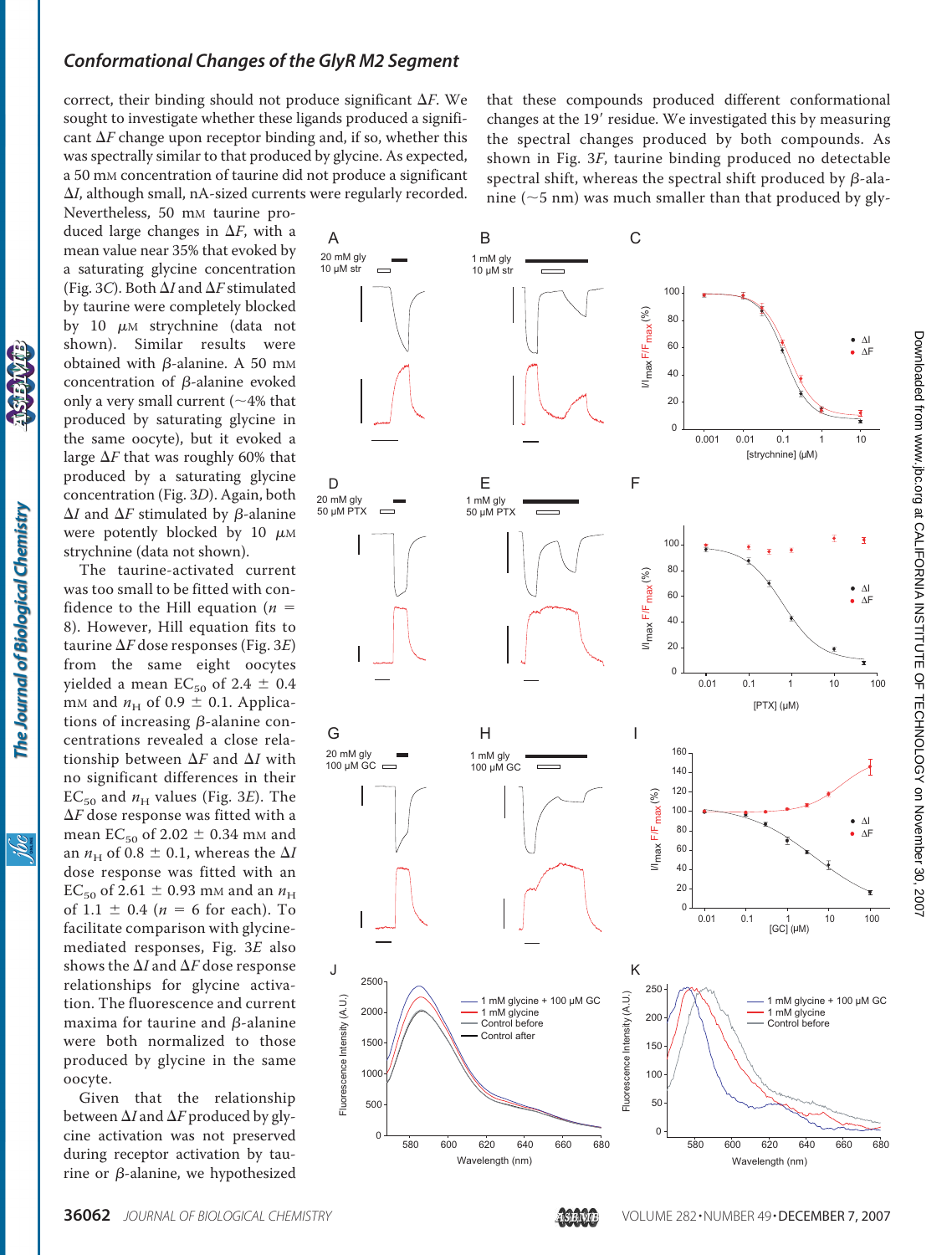cine (Fig. 3*G*). Together these results strongly suggest that the binding of these weak partial agonists results in different conformational changes from those produced by glycine.

*Fluorescence Responses of Other Labeled Residues in the* Extracellular M2 Region-As the R19'C mutation impacts severely on receptor function, we assessed whether other cysteine mutants in the extracellular M2 region with less impact on receptor function show a similar pattern of differential responses to different agonists. A previous study (20) showed that cysteine substitutions at the 21' and 22' positions disrupt receptor function to a lesser degree than the R19'C mutation. Thus, we focused on these two residues. When injected into oocytes, the  $\alpha$ 1S21'C GlyR exhibited a WT-like glycine EC<sub>50</sub>, although the  $n_H$  was significantly reduced (Table 1). The a1S21'C-injected oocytes showed no evidence of labeling by either MTSR or TMRM. Incubation with MTSR or TMRM in the presence or absence of 100  $\mu$ M glycine produced no significant  $\Delta F$  in response to saturating (3 mm) glycine applications  $(n = 3 \text{ each}$ ; data not shown), and fluorophore labeling produced no change in  $\alpha$ 1S21'C GlyR electrophysiological properties (Table 1). We conclude that  $\alpha$ 1S21'C is either not labeled by these fluorophores or that it experiences no change in microenvironment during receptor activation.

The  $\alpha$ 1L22'C GlyR showed robust expression with electrophysiological properties intermediate between those of  $\alpha$ 1WT and  $\alpha$ 1R19'C (Table 1). Importantly, taurine and  $\beta$ -alanine acted as strong partial agonists (see below), as at  $\alpha$ 1WT receptors. When receptors were labeled with MTSR, no change in  $\Delta F$ could be detected, even at saturating (3 mm) glycine concentrations  $(n = 4)$  (Fig. 4*A*). However, following labeling by TMRM,  $\alpha$ 1L22'C-injected oocytes showed a small but significant  $\Delta F$  $(1.5 \pm 0.3\%, n = 13)$  at saturating glycine concentrations (Fig. 4*A*). TMRM labeling also produced a significant increase in the glycine sensitivity of α1L22'C GlyRs (Table 1 and Fig. 4*B*). The small size of these signals precluded quantitation or spectral analysis of the  $\Delta F$  response. In contrast to the effect of glycine, application of saturating (10 mm) concentrations of taurine or  $\beta$ -alanine evoked a significant decrease in  $\Delta F$  (Fig. 4,  $C$  and  $D$ ). Taurine induced a maximal current of 1.7  $\pm$  0.4  $\mu$ A and a  $\Delta F$  of  $-1.1 \pm 0.2\%$  ( $n = 8$ ).  $\beta$ -Alanine induced a maximal current of 3.1  $\pm$  0.3  $\mu$ A and a  $\Delta F$  of  $-1.1 \pm 0.3$ % (*n* = 7). We then tested whether the sign of the fluorescence change simply depended on the size of the current or was indeed agonist-specific. Application of a low (100  $\mu$ M) glycine concentration evoked currents of 1.6  $\pm$  0.3  $\mu$ A (*n* = 7), a value not significantly different from

The Journal of Biological Chemistry

# *Conformational Changes of the GlyR M2 Segment*

those evoked by 10 mm taurine (1.7  $\pm$  0.4  $\mu$ A). However, this concentration of glycine produced no significant  $\Delta F$  (0.0  $\pm$ 0.1% compared with  $-1.1 \pm 0.2$ %) ( $n = 7$ ). A similar result was obtained for  $\beta$ -alanine, where currents induced by 300  $\mu$ M glycine were not significantly different from those evoked by 10 mм β-alanine (3.8  $\pm$  0.6  $\mu$ A and 3.1  $\pm$  0.3  $\mu$ A, respectively), but the respective fluorescence changes were significantly different in size and sign (0.3  $\pm$  0.2% compared with  $-1.1 \pm 0.3$ %; both  $n = 7$ ). Together these results demonstrate that glycine produces a different conformational change at L22'C relative to those produced by taurine and  $\beta$ -alanine.

Effects of GlyR Inhibitors on R19'C Fluorescence Changes-We next sought to compare the effects on the relationship between  $\Delta I$  and  $\Delta F$  of a putative classical competitive antagonist, strychnine, an allosteric inhibitor, picrotoxin, and a putative classical channel blocker, ginkgolide C. The molecular pharmacology of each of these compounds at the GlyR has been reviewed recently (25). When applied alone, strychnine did not evoke significant  $\Delta I$  or  $\Delta F$  changes, even at a concentration of  $10 \mu$ <sub>M</sub> (Fig. 5A). However, when co-applied with 1 mm glycine, 10  $\mu$ M strychnine simultaneously decreased  $\Delta I$  and  $\Delta F$  values (Fig. 5*B*). As shown in Fig. 5*C*, the sensitivities of  $\Delta I$  and  $\Delta F$  to strychnine were very similar. Analysis of the strychnine  $\Delta I$ dose-response relationships yielded  $IC_{50}$  and  $n_H$  values of 114.2  $\pm$  9.4 nm and 1.4  $\pm$  0.1 (*n* = 5), whereas the  $\Delta F$  dose responses were fitted by IC<sub>50</sub> and  $n_H$  values of 142.5  $\pm$  14.4 nm and  $1.3 \pm 0.2$  ( $n = 5$ ). Thus, strychnine itself cannot induce conformational changes that are detectable with a fluorophore attached to  $\alpha$ 1R19'C, although it can antagonize glycine-induced conformational changes. This response profile is expected for a classical competitive antagonist.

On the basis of a substituted cysteine accessibility analysis, it was recently proposed that picrotoxin can induce a conformational change in the M2–M3 loop that is not produced by glycine (14). We thus hypothesized that picrotoxin may produce a different relationship between  $\Delta I$  and  $\Delta F$  than was produced by glycine. Application of picrotoxin alone did not produce any changes in  $\Delta I$  or  $\Delta F$ , even at a concentration of 50  $\mu$ M (Fig. 5*D*). Although co-application of 50  $\mu$ M picrotoxin with 1 mM glycine potently blocked the current, the  $\Delta F$  remained intact (Fig. 5*E*). Dose-response analysis of  $\Delta I$  yielded an IC<sub>50</sub> of 626.1  $\pm$  11.4 nm and an  $n_H$  of 1.0  $\pm$  0.2 (both  $n = 6$ ). However, in the same six oocytes,  $\Delta F$  showed full amplitude over a broad range of picrotoxin concentrations (Fig. 5*F*). This response profile is expected for a classical open state blocker that plugs the pore without

FIGURE 5. **Effects of GlyR inhibitors on current and fluorescence recordings from MTSR-labeled 1R19C oocytes.** *A,* current (*upper panel*) and fluorescence (lower panel) traces of MTSR-labeled a1R19'C oocyte during consecutive, saturating [strychnine] (str), and [glycine] (gly) applications as indicated by *horizontal bars. B,* current (*upper panel*) and fluorescence (*lower panel*) traces of MTSR-labeled α1R19'C oocyte during co-application of EC<sub>50</sub> [glycine] with saturating [strychnine]. *C*, current and fluorescence dose-response relations for the inhibition by strychnine when co-applied with 1 mm glycine. *D*, current (upper panel) and fluorescence (lower panel) traces of MTSR-labeled  $\alpha$ 1R19'C oocyte during consecutive, saturating [picrotoxin] (PTX), and [glycine] (gly) applications as indicated by *horizontal bars. E,* current (*upper panel*) and fluorescence (*lower panel*) traces of MTSR-labeled  $\alpha$ 1R19'C oocyte during co-application of EC<sub>50</sub> [glycine] with saturating [picrotoxin]. *F*, current and fluorescence dose-response relations for the inhibition by picrotoxin when co-applied with 1 mm glycine. G, current (upper panel) and fluorescence (lower panel) traces of MTSR-labeled a 1R19'C oocyte during consecutive, saturating [ginkgolide C] (GC) and [glycine] (gly) applications as indicated by *horizontal bars. H,* current (*upper panel*) and fluorescence (lower panel) traces of MTSR-labeled  $\alpha$ 1R19'C oocyte during co-application of EC50 [glycine] with saturating [ginkgolide C]. *I,* current and fluorescence dose-response relations for the inhibition by ginkgolide C when co-applied with 1 mm glycine. Horizontal scale bars, 20 s; vertical scale bars (upper panels), 2  $\mu$ A; vertical scale bars (lower panels), 5%  $\Delta$ F.*J*, spectral emission from MTSR-labeled  $\alpha$ 1R19'C oocytes before, after, and during the application of 1 mm glycine and 1 mm glycine  $+$  100  $\mu$ m ginkgolide C (average of five cells each). *K,* difference emission spectra from MTSR-labeled  $\alpha$ 1R19'C oocytes recorded during application of glycine and glycine + ginkgolide C, respectively. Both the gray trace (spectral emission before application of agonist) and the *blue trace* are normalized to the 1 mm glycine emission peak. Difference emission spectra were calculated as described in Fig. 2*D*.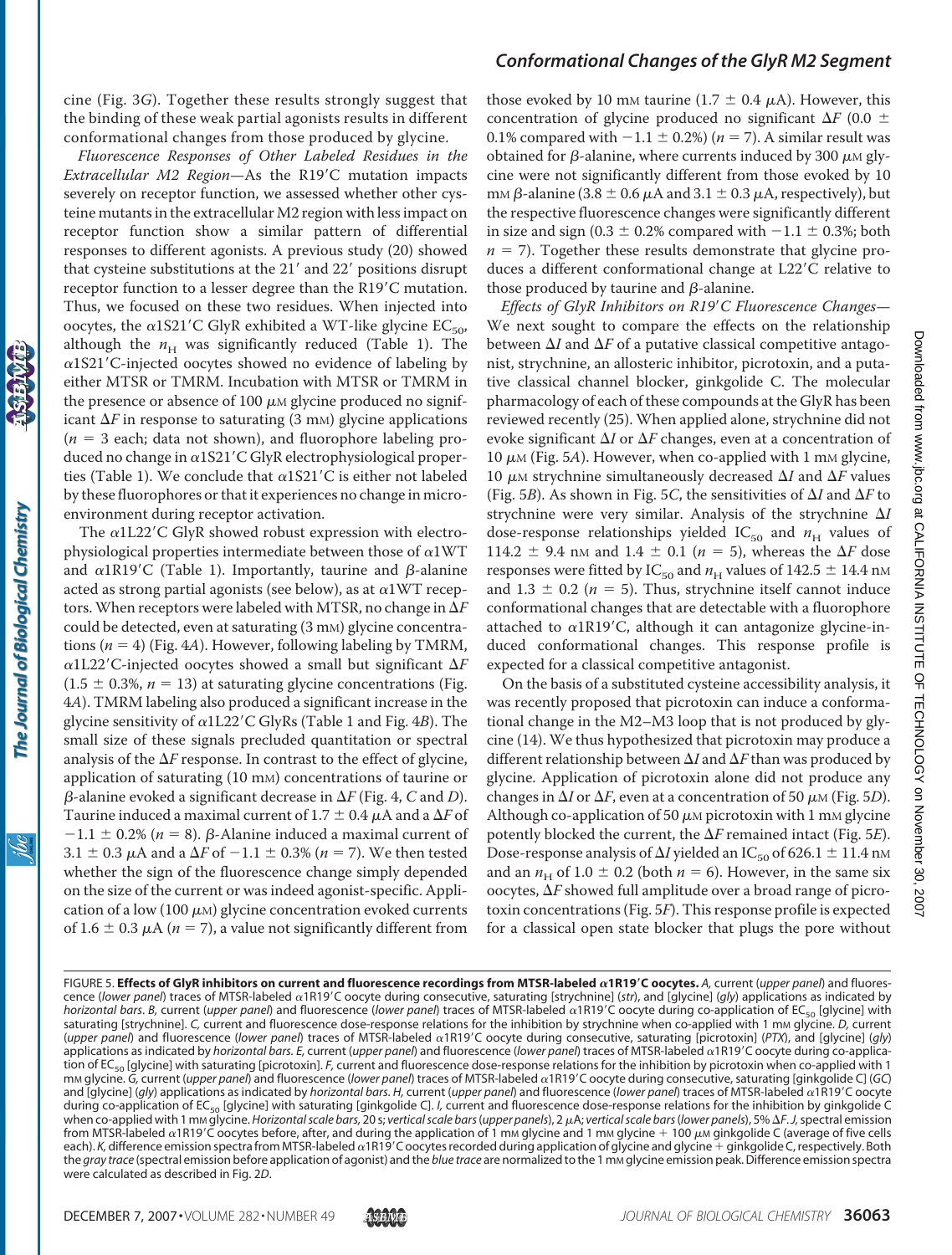altering the normal open state conformation. Although it provides no evidence to support the previous conclusion for picrotoxin imposing a distinct conformational change in the M2–M3 loop (14), we cannot eliminate the possibility that such labeling in the presence of propofol  $(500 \mu M)$  each) did not change  $\Delta F_{\text{max}}$  or the resting fluorescence intensity (data not shown). Following a 2-min incubation with 500  $\mu$ M propofol, MTSR-labeled  $\alpha$ 1R19'C GlyRs retained the ability to produce

a conformational change may occur without a change in hydrophobicity at R19'C.

We next investigated the effects of the GlyR pore blocker ginkgolide C. As with strychnine and picrotoxin, high concentrations (100  $\mu$ M) of ginkgolide C applied alone did not evoke detectable  $\Delta I$  or  $\Delta F$  (Fig. 5*G*). When co-applied with 1 mm glycine, ginkgolide C decreased  $\Delta I$  but dramatically increased  $\Delta F$  (Fig. 5*H*). Dose responses averaged from six oocytes revealed an averaged  $\Delta IIC_{50}$ of 4.6  $\pm$  2.4  $\mu$ m and an  $n_H$  of 0.5  $\pm$ 0.1 and an averaged  $\Delta F$  EC<sub>50</sub> of 19.6  $\pm$  4.1  $\mu$ M and an  $n_H$  of 1.0  $\pm$  0.1 (Fig. 5*I*). Spectral analysis revealed that the effect of ginkgolide C on the MTSR emission spectrum was similar to that produced by saturating glycine concentrations (compare Fig. 5*K* with Fig. 2*D*, *inset*). An exception is the ginkgolide C-induced hump near 625 nm for which we have no explanation. Overall, the results indicate that pore block by ginkgolide C induces a conformational change in M2–M3 similar to that produced by saturating concentrations of glycine.

*Analysis of the Effects of the GlyR Potentiating Agent, Propofol*— Propofol is an intravenous anesthetic that potentiates GlyRs by binding to the alcohol and anesthetic binding site located between TM2 and TM3 (26, 27). Its potentiation, particularly of taurine- and  $\beta$ -alanine-gated currents, is facilitated by mutations to R19' in  $\alpha$ 1 GlyRs (28). As propofol is hydrophobic and its putative binding site lies in close proximity to the 19'-labeled MTSR, it may directly affect fluorescence by modulating the hydrophobicity of the environment surrounding the fluorophore. However, there was no significant change in the basal fluorescence level when  $MTSR$ -labeled  $\alpha$ 1R19'C GlyRs were incubated with 500  $\mu$ M propofol for 2 min. Similarly, preincubation with propofol and subsequent MTSR



<u>Sai</u>

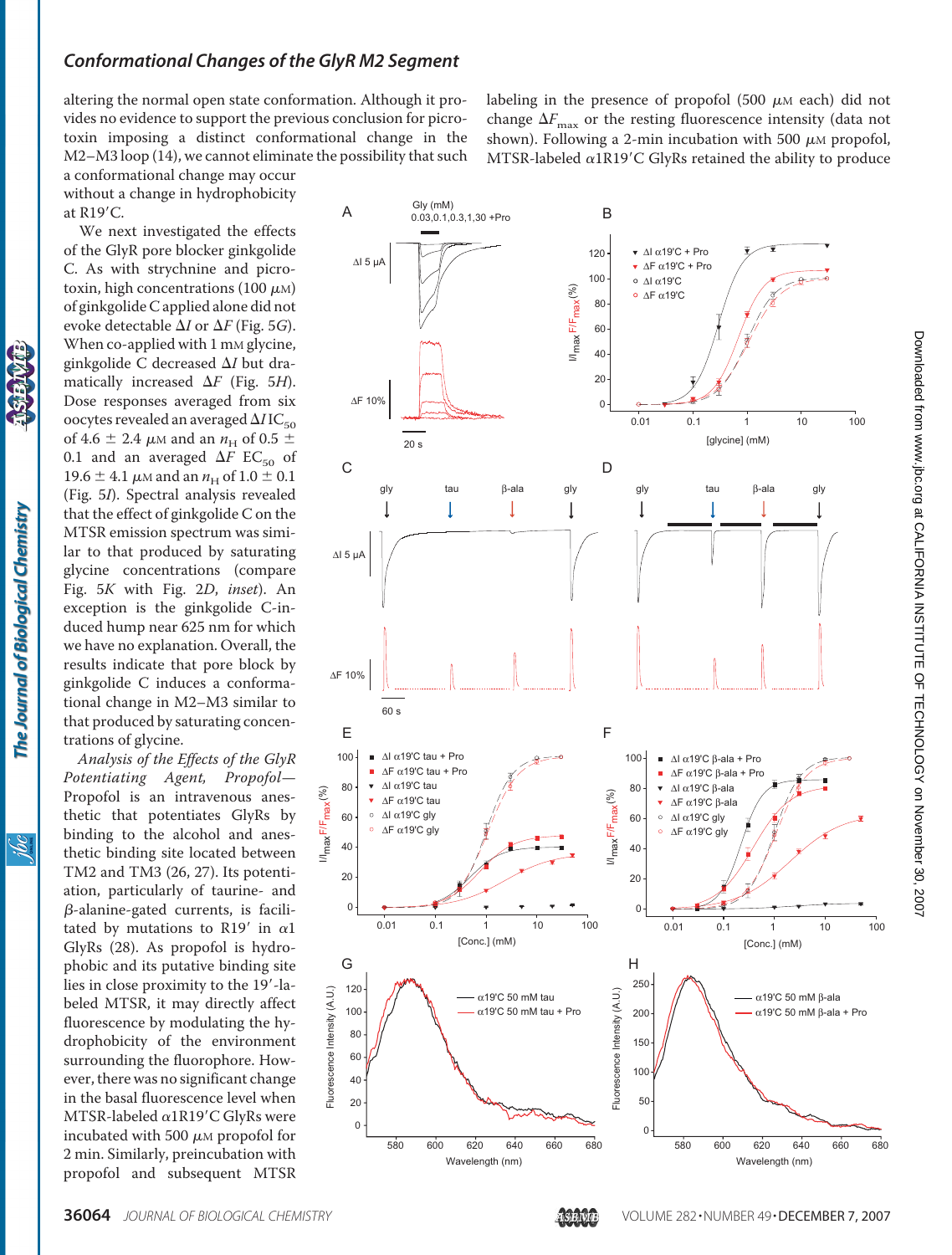#### TABLE 2

Summary of results for glycine-, taurine-, and  $\beta$ -alanine-evoked current and fluorescence recordings from MTSR-labeled  $\alpha$ 1R19'C oocytes Results are shown for recordings before and after a 2-min preincubation with 500  $\mu$ M propofol (+PRO). Displayed are values for half-maximal activation (EC<sub>50</sub>), number

| Agonist          | Construct                         | $EC_{50} \Delta I$ | $EC_{50} \Delta F$ | n | max             | $\Delta F_{\rm max}$ | n  |
|------------------|-----------------------------------|--------------------|--------------------|---|-----------------|----------------------|----|
|                  |                                   | $\mu$ <sub>M</sub> | $\mu$ <sub>M</sub> |   | μA              |                      |    |
| Glycine          | $\alpha$ R <sub>19</sub> 'C       | $994 \pm 14$       | $1070 \pm 46$      |   | $8.3 \pm 0.6$   | $21.4 \pm 1.9$       | 19 |
|                  | $\alpha$ R19'C +PRO               | $419 \pm 34$       | $718 \pm 108$      |   | $10.5 \pm 1.2$  | $22.9 \pm 2.7$       |    |
| $\beta$ -Alanine | $\alpha$ R19'C                    | $2610 \pm 927$     | $2030 \pm 344$     |   | $0.19 \pm 0.03$ | $13.2 \pm 1.7$       |    |
|                  | $\alpha$ R <sub>19</sub> 'C + PRO | $219 \pm 4$        | $381 \pm 26$       |   | $7.1 \pm 0.4$   | $17.1 \pm 1.1$       | 14 |
| Taurine          | $\alpha$ R <sub>19</sub> 'C       | NA                 | $2350 \pm 443$     |   | $0.04 \pm 0.01$ | $7.6 \pm 0.7$        |    |
|                  | $\alpha$ R19'C +PRO               | $749 \pm 53$       | $479 \pm 49$       |   | $3.3 \pm 0.6$   | $10.1 \pm 0.6$       |    |

robust current and fluorescence changes in response to increasing glycine concentrations (Fig. 6*A*). Propofol pretreatment significantly increased the  $\Delta I_{\rm max}$  but not the  $\Delta F_{\rm max}$  value and significantly reduced the mean glycine  $EC_{50}$  values for both  $\Delta I$  and  $\Delta F$  (Fig. 6*B* and Table 2).

The same propofol pretreatment drastically increased the taurine- and  $\beta$ -alanine-mediated  $\Delta I$  responses although their *F* values were less affected (Fig. 6, *C* and *D*). The effects of propofol on averaged  $\Delta I$  and  $\Delta F$  dose responses for taurine and  $\beta$ -alanine are summarized in Fig. 6,  $E$  and  $F$ , respectively, with mean parameters of best fit to the dose-response curves summarized in Table 2. As with glycine-mediated responses, the taurine- and  $\beta$ -alanine-mediated  $\Delta F$  EC<sub>50</sub> values were shifted to significantly lower values. The  $\Delta F_{\rm max}$  value for taurine was significantly increased by propofol, whereas the corresponding value for  $\beta$ -alanine was not. The  $\Delta I_{\rm max}$  values for both taurine and  $\beta$ -alanine were also significantly increased by propofol. Considering that propofol converted  $\beta$ -alanine and taurine into highly efficacious agonists, we tested whether their  $\Delta F$  characteristics may have changed to more closely resemble those produced by glycine. Surprisingly, however, propofol had no effect on the spectral maxima of the  $\Delta F$  increases induced by either --alanine or taurine (Fig. 6, *G* and *H*).

#### **DISCUSSION**

*Structural Basis for Fluorescence Change*—Given the distance of R19'C and L22'C from the glycine-binding site (12) and their position midway along the conformational wave that extends from the binding site to the activation gate upon agonist binding (11), we propose that fluorescence signals arising from rhodamine-labeled R19'C and L22'C are not likely to simply reflect ligand binding. They are more likely to result from a rotation or tilting of the M2 helix during the conformational change that ultimately leads to channel opening. During this global conformational rearrangement, the MTSR fluorophore at the 19' position may move to a more hydrophobic environment. TMRM attached to L22'C moves into a more hydrophobic environment when activated by glycine, but it moves into a more hydrophilic environment when activated by taurine or  $\beta$ -alanine. However, we cannot rule out the possibility that a quenching group moving toward or away from the fluorophores may contribute to the observed fluorescence changes. Our experiments do not allow us to discriminate among the existing structural models of Cys loop receptor activation, although they do permit us to compare M2 domain conformational changes produced by different ligands.

*Agonist-induced Conformational Changes*—Perhaps our most dramatic result is that ivermectin activates the pore without producing a significant  $\Delta F$  in the 19'-attached MTSR. Although it has been suggested previously that ivermectin and glycine activate the GlyR pore via structurally different mechanisms (21), the present result provides a much stronger case for this conclusion. The Cys loop receptor ivermectin-binding site is yet to be identified. Being lipophilic, it is possible that ivermectin binds either to a transmembrane or an intracellular site. Regardless of where it binds or how it activates the receptor, it is surprising that ivermectin opens the pore with no detectable change in the conformation at the top of M2. This raises the intriguing possibility that ivermectin produces conformational changes at the internal part of the M2 domain only, perhaps via an interaction with the M1–M2 linker.

Taurine and  $\beta$ -alanine are low efficacy glycinergic agonists that are converted into antagonists by R19' mutations (20, 23, 24). Although their efficacy at activating GlyR currents was very weak, both ligands evoked large  $\Delta F$  responses that were not accompanied by blue shifts in the spectral emission peak (Fig. 3, *F* and *G*). This response profile differs drastically from that produced by glycine, which was characterized by a close coupling between  $\Delta I$  and  $\Delta F$  and a substantial blue shift in the emission spectral peak. Thus, the conformational change at R19' produced by these ligands is distinct from that produced by glycine. This is not surprising because it was already evident from their low efficacy that taurine and  $\beta$ -alanine must produce

FIGURE 6. Propofol effects on glycine-, taurine-, and *ß*-alanine-evoked currents in MTSR-labeled a1R19'C oocytes. A, glycine-evoked current (upper panel) and fluorescence (lower panel) recordings from MTSR-labeled α1R19'C oocytes after a 2-min preincubation with 500 μм propofol (+Pro). *B,* glycine dose-response relation for current and fluorescence in MTSR-labeled α1R19'C oocytes with and without a 2-min preincubation with 500 μм propofol. C and *D,* current (*upper panel*) and fluorescence (lower panel) recordings from MTSR-labeled α1R19'C oocytes during the application of 30 mm glycine (black arrows), 50 mm taurine (blue arrows), and 50 mm ß-alanine (red arrows). D, black horizontal bars indicate application of 500 µm propofol. E, taurine-evoked dose-response relation for current and fluorescence in MTSR-labeled  $\alpha$ 1R19'C oocytes with and without a 2-min. preincubation with 500  $\mu$ м propofol (+Pro). F,  $\beta$ -alanineevoked dose-response relation for current and fluorescence in MTSR-labeled  $\alpha$ 1R19'C oocytes with and without a 2-min preincubation with 500  $\mu$ м propofol (*Pro*). *Dashed lines* indicate interrupted illumination to prevent photobleaching between applications. *G* and *H,* difference emission spectra from MTSRlabeled α1R19'C oocytes recorded during application of saturating [taurine] (G) and [β-alanine] (H) before and after a 2-min preincubation with 500 μΜ propofol (*Pro*), respectively. Emission peaks after propofol treatment were normalized to those recorded before propofol treatment. Difference emission spectra were calculated as described in Fig. 2*D*.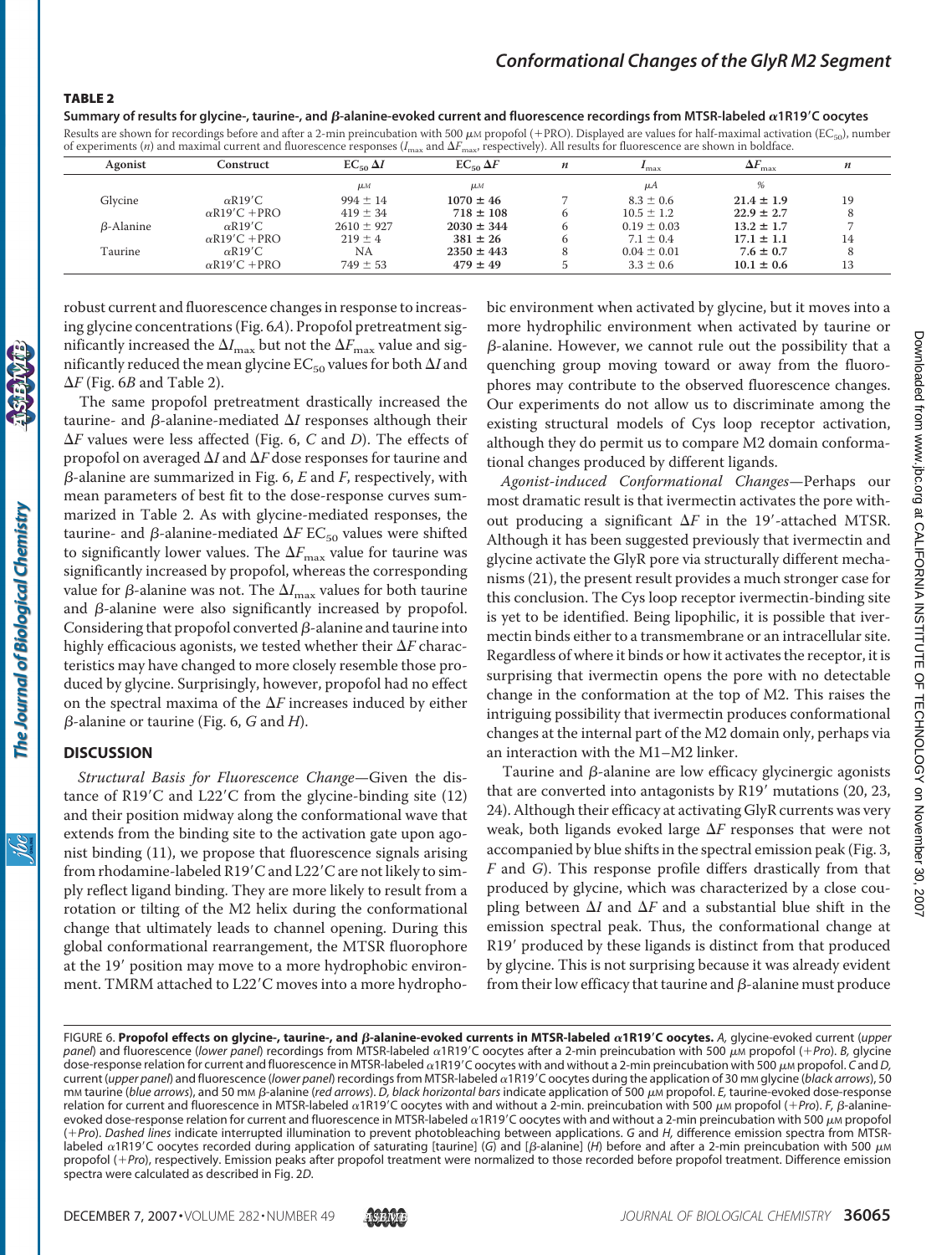different conformational changes to glycine. However, propofol, which drastically increased the efficacy with which taurineand  $\beta$ -alanine were able to activate  $\Delta I$ , had no effect on the spectral properties of the concomitant  $\Delta F$  (Fig. 6, *G* and *H*). This result is more significant as it shows that taurine and  $\beta$ -alanine produce no  $\Delta F$  spectral change even when they strongly activate the GlyR. This provides a stronger case for taurine and  $\beta$ -alanine activating the GlyR pore via a different conformational change to glycine. However, a weakness in this argument is that the R19'C mutation may have altered structure and function to the extent that the results may not apply to the WT GlyR.

For this reason, we compared the agonist-specific conformational changes experienced by a TMRM attached to the nearby L22'C residue. Again, we found that glycine produced a different  $\Delta F$  response to that elicited by taurine and  $\beta$ -alanine (Fig. 4, *C* and *D*). This shows that the agonist-specific conformational changes do not pertain only to the functionally impaired  $\alpha$ 1R19'C GlyRs but also to a nearby mutant with functional characteristics that more closely resemble the  $\alpha$ WT GlyR.

Together, these results lead us to conclude that different agonists activate the GlyR by producing different conformational changes to the external region of the M2 domain. Thus, the top of M2 seems to display a conformational mobility that is not necessarily coupled to movements of the channel gate. Conversely, opening of the channel gate does not necessarily propagate back to the top of M2.

*Antagonists*—Strychnine has long been considered a classical competitive antagonist of the GlyR (1). Our finding that strychnine exhibits very similar inhibitory dose response profiles for  $\Delta I$  and  $\Delta F$  is consistent with this notion. By displacing glycine from its site, strychnine prevents glycine from binding and hence from inducing its  $\Delta F$  change.

Picrotoxin is thought to bind in the GlyR pore and to produce inhibition via an allosteric mechanism (25). We recently concluded on the basis of a substituted cystine accessibility study that it changes the M2–M3 loop conformation in a manner that cannot be achieved by glycine (14). If so, then picrotoxin might be expected to alter  $\Delta F$  in a way that cannot be achieved by altering glycine concentration alone. However, we found that  $\Delta F$  produced by picrotoxin plus glycine equals that produced by glycine alone (Fig. 5, *D*–*F*). This response profile is expected for a classical pore blocker that blocks current flow without altering the open state receptor conformation. However, we cannot rule out the possibility that picrotoxin changes the conformation of the M2–M3 loop in a way that does not involve a  $\Delta F$ change.

Several lines of evidence suggest that ginkgolides bind in the GlyR pore  $(29-31)$ , but there is no evidence to date that they produce a conformational change upon binding. Ginkgolides thus bind close to the covalently linked fluorophore. The results of Fig. 5, *G*–*K*, demonstrate that ginkgolide C-induced inhibition is accompanied by both an increase in  $\Delta F$  and a blue shift in the emission spectra maxima. Unexpectedly, ginkgolide C affects  $\Delta F$  at higher concentrations than those affecting  $\Delta I$  (Fig. 5*I*). This is difficult to reconcile with a model that assumes only one ginkgolide molecule binding per receptor. We propose that the  $\Delta F$  changes are mediated by ginkgolide C binding to a discrete, lower affinity site distinct from the well characterized pore blocker site at the 6' level. In support of this, a molecular docking study identified a putative ginkgolide-binding site near the M2–M3 loop (31). An alternate explanation is that the relatively large size of ginkgolides may force the pore to become stabilized in the activated state. However, the observed discrepancy between the  $\Delta F$  and  $\Delta I$  ginkgolide dose responses is not readily explainable by this model.

*Comparison with Previous VCF Studies*—Chang and Weiss (17) employed VCF to investigate molecular rearrangements at three positions in and around the recombinant  $\rho$ 1  $\gamma$ -aminobutyric acid type A receptor ligand binding pocket. They found that two GABAergic (where GABA is  $\gamma$ -aminobutyric acid) agonists produced a similar pattern of  $\Delta F$  responses at the three labeled positions. Competitive antagonists prevented these  $\Delta F$ changes but also produced distinct  $\Delta F$  responses in the absence of agonist. Perhaps most interestingly, picrotoxin produced a large  $\Delta F$  at one of the labeled positions, providing strong evidence that by binding in the pore it produces global conformational change (17). A more recent study on  $\alpha$ 1 $\beta$ 2 and  $\alpha$ 1 $\beta$ 2 $\gamma$ 2  $\gamma$ -aminobutyric acid type A receptors showed that the  $\Delta F$  magnitude monitored at two binding domain residues exhibited subunit dependence (18). The results from these two studies provide strong evidence for ligand- and subunit-specific conformational changes in the ligand binding domain. However, they provide no information about whether these differential movements translate into different movements at the pore.

Finally, Dahan *et al.* (15) investigated acetylcholine- and epibatidine-mediated  $\Delta F$  and  $\Delta I$  changes at muscle  $(\alpha\beta\gamma\delta)$ nAChRs via a rhodamine label attached to the  $\beta$  subunit 19' position. They concluded that  $\Delta F$  reported a conformational change at the  $\alpha\delta$  subunit interface. The  $\Delta F$  signal was also modulated by the receptor desensitization status. Together with the present study, these results indicate that the M2 conformation reflects a wide variety of influences, including the identity of the bound agonist, the molecular identity of the labeled subunit, and the desensitization status of the receptor.

*Conclusion*—VCF recordings reveal that the GlyR agonists, glycine, taurine, and ivermectin, produce different  $\Delta F$  changes at fluorescently labeled 19' and 22' residues. The inhibitors, strychnine and picrotoxin, produced  $\Delta F$  and  $\Delta I$  changes as expected for a competitive antagonist and a channel blocker, respectively. On the other hand, the putative channel blocker, ginkgolide C, produced an increase in  $\Delta F$  that may have signaled a direct interaction between MTSR and a low affinity ginkgolide site. Taken together, our results suggest that the GlyR M2 domain responds with distinct conformational changes to the binding of different agonists.

*Acknowledgment—We thank Dr. Tim Webb for helpful discussions.*

#### **REFERENCES**

- 1. Lynch, J. W. (2004) *Physiol. Rev.* **84,** 1051–1095
- 2. Miyazawa, A., Fujiyoshi, Y., and Unwin, N. (2003) *Nature* **424,** 949–955
- 3. Unwin, N. (1995) *Nature* **373,** 37–43
- 4. Wilson, G. G., and Karlin, A. (1998) *Neuron* **20,** 1269–1281
- 5. Cymes, G. D., Ni, Y., and Grosman, C. (2005) *Nature* **438,** 975–980
- 6. Paas, Y., Gibor, G., Grailhe, R., Savatier-Duclert, N., Dufresne, V.,